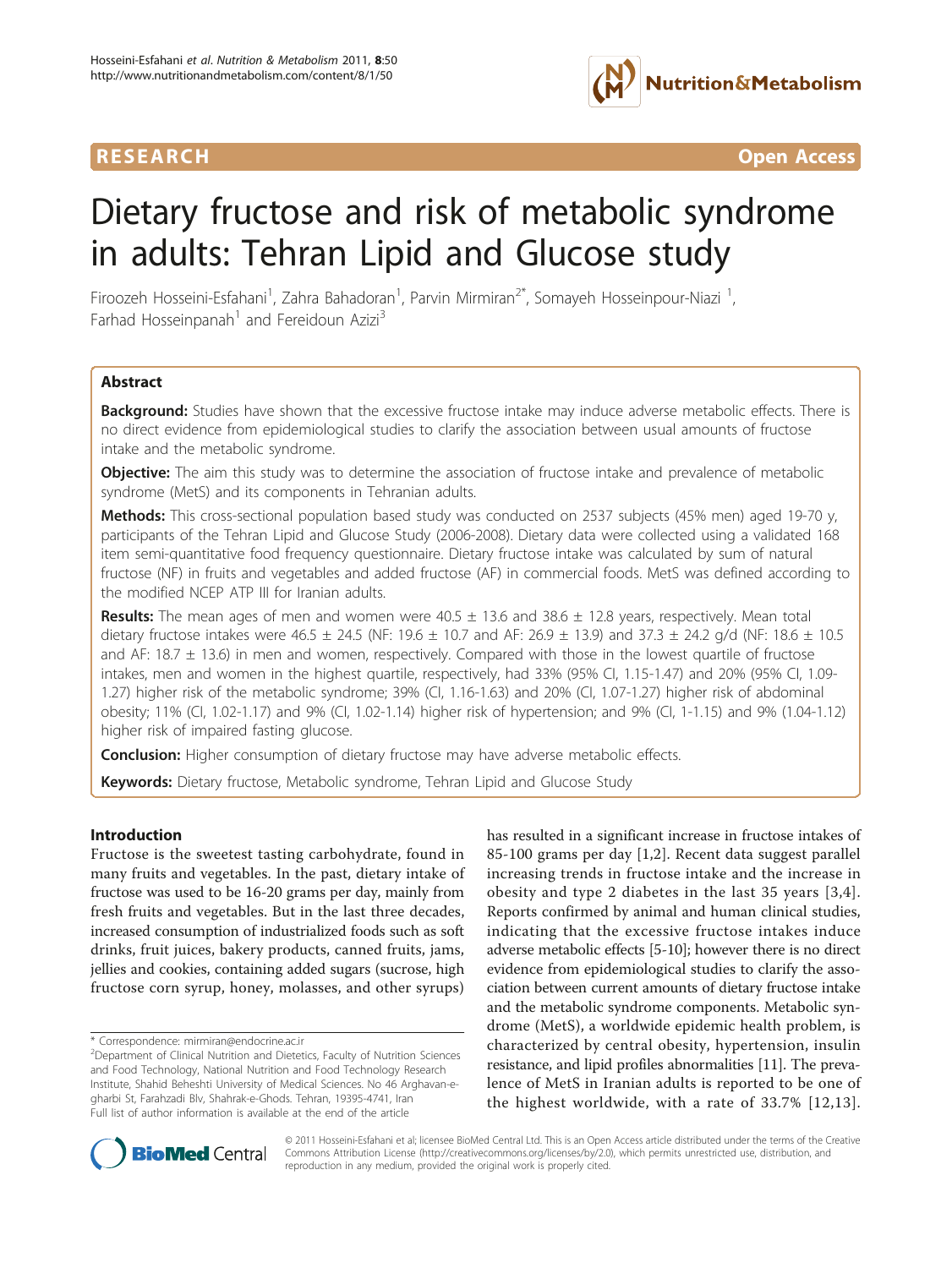Considering the lack of data on dietary fructose intake in Iranian adults, the aim of this cross sectional study was to assess dietary intakes of fructose and to investigate the association between fructose intake and prevalence of MetS risk factors, in a sample selected from the Tehran Lipid and Glucose Study.

#### Methods

#### Participants

Data were obtained from subjects of the Tehran Lipid and Glucose Study (TLGS) between 2006-2008. Details of the Tehran Lipid and Glucose Study have been reported elsewhere [[14,15](#page-7-0)]. Briefly, TLGS is a community-based prospective study conducted to investigate and prevent noncommunicable diseases, in a representative sample of residents, aged  $\geq$  3y, from district 13 of Tehran, the capital of Iran. The first phase of the TLGS began in March 1999 and data collection, at three-year intervals, is ongoing [[15](#page-7-0)]. From 12 523 subjects, aged ≥ 3 years, in 2006-2008, 4920 were randomly selected for dietary assessment, based on age and sex categorization, and 3462 (70 percent) completed the dietary assessment [\[16](#page-7-0)]. Of these, 2799 men and women aged 19-70 y, were recruited for this study. Subjects with under- or over reporting of dietary intakes (less than 800 kcal/d or more than 4200 kcal/d, respectively) were excluded. Finally, the data of 2537 adults (1141men and 1396 women) were analyzed.

#### Dietary intake assessment and fructose intake estimation

Dietary data were collected by using a validated semiquantitative food frequency questionnaire (FFQ) with 168 food items, based on consumption frequency for each food item during the past year, on a daily, weekly or monthly basis [\[17](#page-7-0)]. Since the Iranian Food composition Table (FCT), with limited data on nutrient content of raw foods and beverages, is incomplete, the U.S Department of Agriculture (USDA) FCT was used to calculate energy and nutrient intakes [[18](#page-7-0)]. However the Iranian FCT was used for some national foods that are not listed in the USDA FCT [\[19](#page-7-0)]. Dietary intakes of naturally-occurring fructose from fructose-containing food such as fruits, vegetables, honey, etc, were defined as "natural fructose (NF)" and were calculated using the USDA FCT. Dietary simple carbohydrates was defined as total intakes of disaccharides (sucrose, galactose, lactose), monosaccharides (fructose, glucose, maltose), and the content of added sugar in industrialized foods. Intakes of fructose from industrialized foods and beverages containing beet or cane sugar/ molasses, corn sweeteners and invert syrup were defined as "added fructose (AF)". Since there are no databases for added sugar content of Iranian food products, the USDA database for added sugar was used to identify the added sugar contents of food items [\[20,21](#page-7-0)]. The most commonly added sugar in Iranian food products is sucrose, while other sweeteners such as corn syrup are not commonly employed. Hence 50% of added sugar in food products was considered as fructose. Eventually the intakes of total fructose were calculated by summing up natural fructose and added fructose consumed.

#### Clinical and biological measurements

Trained interviewers collected information using a pretested questionnaire [[14\]](#page-7-0). Weight was measured to the nearest 100 g with digital scales, while the subjects were minimally clothed without shoes. Height was measured to the nearest 0.5 cm, in a standing position without shoes, using a tape meter. Waist circumference was measured to the nearest 0.1 cm, at the umbilical level and that of the hip, at the maximum level, over light clothing, using an unstretched tape meter, without any pressure to the body. Body mass index was calculated as weight (kg) divided by square of the height  $(m^2)$ . For blood pressure measurements, after a 15-minute rest in the sitting position, two measurements of blood pressure were taken, on the right arm, using a standardized mercury sphygmomanometer; the mean of the two measurements was considered as the participant's blood pressure. Fasting blood samples were taken after 12-14 h, from all study participants. Fasting plasma glucose was measured by the enzymatic colorimetric method using glucose oxidase. Triglyceride levels were measured by enzymatic colorimetric analysis with glycerol phosphate oxidase. High-density lipoprotein cholesterol (HDL-C) was measured after precipitation of the apolipoprotein B containing lipoproteins with phosphotungistic acid. Analyses were performed using Pars Azmon kits (Pars Azmon Inc., Tehran, Iran) and a Selectra 2 auto-analyzer (Vital Scientific, Spankeren, Netherlands). Inter- and intra assay coefficient of variation of all assays were  $< 5\%$  [\[14](#page-7-0)].

#### Metabolic syndrome definition

Metabolic syndrome was defined according to the diagnostic criteria proposed by NCEP ATP III, and new cutoff points of waist circumference for Iranian adults; it was characterized as having at least 3 of the metabolic abnormalities: 1) Fasting plasma glucose  $\geq 100$  mg/dL (5.6 mmol/ L) or drug treatment of hyperglycemia, 2) serum triglycerides ≥ 150 mg/dL (1.69 mmol/L) or drug treatment, 3) serum HDL-cholesterol < 40 mg/dL (1.04 mmol/L) for men, and < 50 mg/dL (1.29 mmol/L) for women or drug treatment, 4) blood pressure  $\geq 130/85$  mmHg or drug treatment for hypertension, and 5) waist circumference  $\geq$  95 cm for both sexes [[22,23](#page-7-0)].

#### Statistical analysis

Statistical analysis was performed using SPSS (Version 16.0; Chicago, IL), with  $P$  values < 0.05 being considered significant. Dietary intakes of fructose were adjusted for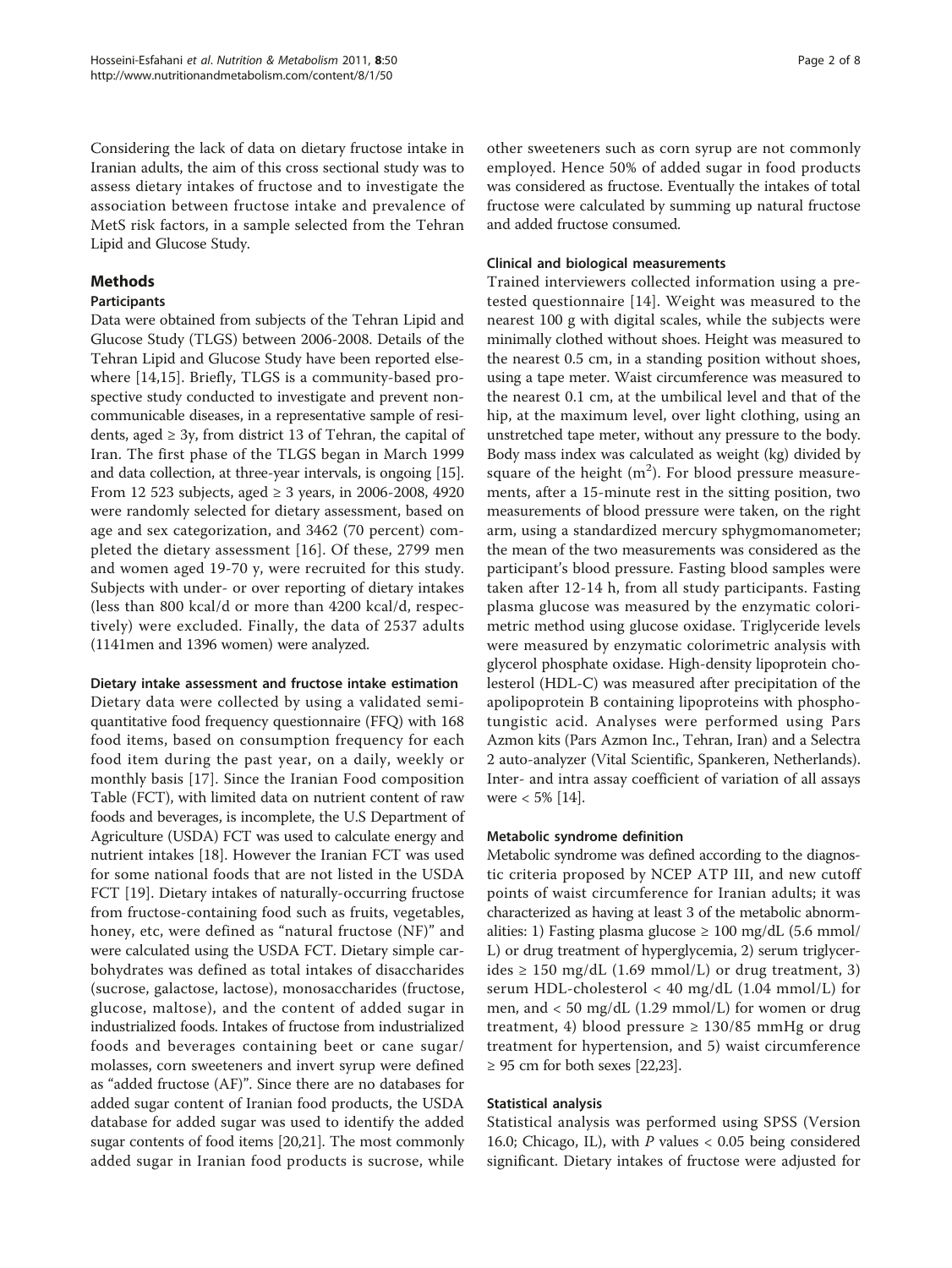energy intakes: [(fructose intake  $(g/d) \times 1000$ /energy intake (kcal/d)]. Total dietary fructose was assigned as quartile intakes for men and women, based on their  $25<sup>th</sup>$ - 50<sup>th</sup>- 75<sup>th</sup> percentile values. Total dietary fructose intakes (g/1000 kcal/d) in the  $1<sup>st</sup>$ ,  $2<sup>nd</sup>$ ,  $3<sup>rd</sup>$  and  $4<sup>th</sup>$  quartiles were  $\leq$  13.3, 13.4-17.5, 17.6-23.7, and  $>$  23.7 in men, and  $\leq 10.3$ , 10.4-15.2, 15.3-20.8, and  $> 20.8$  in women. Differences in general characteristics of participants across quartiles of fructose intakes were compared using one-way analysis of variance or the Chi-square test. Age adjusted means for dietary intakes across quartiles of fructose, were determined by using the general linear model. Means of metabolic syndrome features were compared across quartiles of fructose intake by using general linear model with adjustment for age (categorized, 19-30, 31-40, 41-50, 51-60, 61-70; groups 1 to 5), physical activity (continuous), energy intake (kcal/ d), and smoking (yes or no). The associations between total dietary fructose and metabolic syndrome risk factors, as continuous variables, were determined by using multivariate linear regression model with adjustment for age (categorized), BMI (except for waist circumference and MetS), physical activity (in MET-h/wk), smoking (yes or no), energy intake (kcal/d), percentage of energy from fat, carbohydrate and simple carbohydrate (except fructose), total fiber intake  $(g/d)$ , and also adjustment for current estrogen use (yes or no) and menopausal status (yes or no) in women. Also, the odds ratio of MetS and its component in each quartiles of total fructose intake was determined by using multivariable logistic regression model with adjustment for the abovementioned confounders. Since, the odds ratio, which was estimated from logistic regression models in cross sectional studies, is not a valid estimation in binary outcome variables with a high prevalence  $($  > 10%), the adjusted odds ratios were corrected by the formula suggested by Zhang and Yu, for better estimation of the association [[24,25\]](#page-7-0). To assess the overall trends of odds ratios across increasing quartiles of total fructose intake, the median fructose intake of each quartile was used as a continuous variable in logistic regression models [[26\]](#page-7-0).

#### Results

In this study, 45% and 55% of participants were men and women, with mean ages of  $40.5 \pm 13.6$  and  $38.6 \pm 12.8$ years, respectively. Mean dietary intakes of total fructose were 46.5 ± 24.5 g/d (NF: 19.5 ± 10.7 and AF: 26.9 ± 13.9) in men and  $37.3 \pm 24.2$  g/d (NF: 18.6  $\pm$  10.5 and AF: 19  $\pm$ 13.7) in women; these intakes were approximately 8 and 7 percent of the total energy intakes, in men and women respectively. Characteristics of the study participants across quartiles of total fructose intakes are presented in Table [1.](#page-3-0) Participants in the highest quartile of fructose intakes were significantly older as compared with participants in the lowest quartile. Also, means of body mass index and the prevalence of metabolic syndrome were significantly increased across quartiles of dietary intakes of fructose in both sexes. No significant difference in smoking status and physical activity was observed across quartiles of fructose intakes. Age-adjusted means for dietary intakes across categories of dietary fructose are shown in Table [2](#page-3-0). Dietary intakes of carbohydrate (% of kcal), total sugar (% of kcal), natural and added fructose (% of kcal) and total dietary fiber  $(g/d)$  were significantly increased across quartile of total dietary fructose, whereas dietary fat intakes (% of kcal) were significantly decreased in both sexes. Mean intake of total dietary fructose in the  $4<sup>th</sup>$  quartile was 2.8 and 3.7 times higher as compared to the first quartile in men and women, respectively. The means of metabolic syndrome features across quartile of fructose intakes are provided in Figure [1](#page-4-0). After adjustment for age, energy intake, physical activity and smoking status, the mean of waist circumference across quartiles of fructose intakes were significantly increased ( $P$  trend = 0.03 and 0.007, in men and women, respectively). Also, dietary fructose intakes in men were positively associated with systolic (P trend =  $0.02$ ) and diastolic blood pressure  $(P$  trend = 0.013); in women, this association was observed only for systolic blood pressure (P trend =  $0.04$ ). There were no significant differences in serum fasting glucose, triglycerides and HDL-C across dietary fructose categories in men and women. The association between total dietary fructose and MetS components is presented in Table [3](#page-4-0). Total dietary fructose independently correlated with waist circumference, triglycerides, fasting blood gluocse, systolic and diastolic blood pressure, in both men and women. Compared with those in the lowest quartile of fructose intakes, men and women in the highest quartile, respectively, had 33% (95% CI, 1.15-1.47) and 20% (95% CI, 1.09-1.27) higher risk of the metabolic syndrome, after adjustment for potential confounding variables (Figure [2](#page-5-0)). Also, men and women in the highest quartile of fructose intakes, respectively, had 39 and 20% higher risk for large waist circumference, 11 and 9% higher risk for hypertension, and both a 9% higher risk of impaired fasting glucose.

#### **Discussion**

In this study, the higher intake of dietary fructose was associated with the higher risk of MetS in adults, independent of confounding variables. It should be noted that, in our study the association between dietary fructose and metabolic syndrome and its components was observed only in the third and fourth quartiles of fructose intakes, approximately over 8 and 12% of energy intake  $($  > 50 g/d); while dietary intake of fructose from natural sources including fruits and vegetables, even in the fourth quartile of fructose intakes was only 5% of energy, approximately 30 g/d. Thus, the increased risk of metabolic syndrome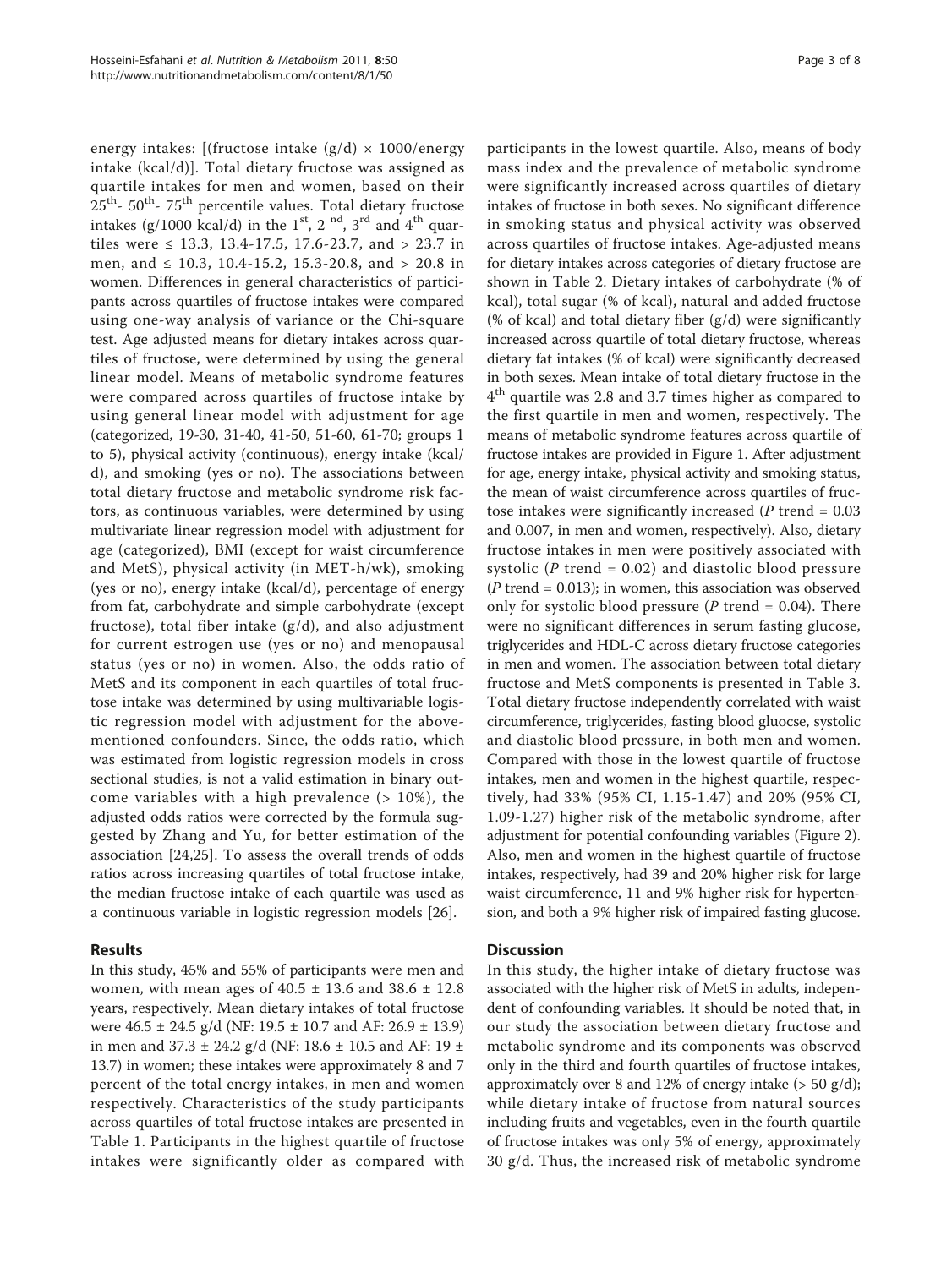|                                            | Men $(n = 1141)$             |                 |                 |                 |                | Women $(n = 1396)$ |                 |                 |                 |        |  |
|--------------------------------------------|------------------------------|-----------------|-----------------|-----------------|----------------|--------------------|-----------------|-----------------|-----------------|--------|--|
|                                            | Q1                           | Q <sub>2</sub>  | Q3              | Q4              | P <sup>1</sup> | Q1                 | Q <sub>2</sub>  | Q3              | Q4              | p      |  |
| Dietary fructose range<br>(g/1000 kcal/d)  | $\leq$ 13.3                  | 13.3-17.5       | 17.6-23.7       | > 23.7          |                | $\leq 10.3$        | 10.4-15.2       | 15.3-20.8       | > 20.8          |        |  |
| Dietary fructose median<br>(g/1000 kcal/d) | 11.1                         | 15.4            | 19.7            | 28.1            |                | 7.2                | 12.6            | 17.9            | 25.9            |        |  |
| Participants (n)                           | 285                          | 284             | 285             | 287             |                | 338                | 359             | 349             | 350             |        |  |
| Age $(y)$                                  | $38 \pm 12^{2}$              | $39 \pm 13$     | $41 \pm 13$     | $43 \pm 13$     | < 0.01         | $37 \pm 12$        | $37 \pm 12$     | $39 \pm 13$     | $41 \pm 13$     | < 0.01 |  |
| Physical activity (MET-h/wk)               | $40.5 \pm 69.2$ <sup>2</sup> | $43.4 \pm 74.2$ | $45.3 \pm 72.8$ | $36.8 \pm 62.4$ | NS             | $29.9 \pm 37.9$    | $32.2 \pm 41.5$ | $32.3 \pm 55.5$ | $32 \pm 37.9$   | NS.    |  |
| Body mass index (kg/m <sup>2</sup> )       | $26.1 \pm 0.2^{3}$           | $26.3 \pm 0.2$  | $26.9 \pm 0.2$  | $27.3 \pm 0.2$  | < 0.01         | $26.2 \pm 0.2$     | $26.8 \pm 0.2$  | $27.7 \pm 0.2$  | $27.8 \pm 0.2$  | < 0.05 |  |
| Waist/hip ratio                            | $0.94 \pm 0.07$ <sup>3</sup> | $0.94 \pm 0.06$ | $0.95 \pm 0.06$ | $0.96 \pm 0.05$ | < 0.01         | 0.81<br>±0.08      | $0.82 \pm 0.09$ | $0.82 \pm 0.08$ | $0.84 + 0.09$   | < 0.05 |  |
| Total cholesterol (mmol/l)                 | $4.83 \pm 0.06^{3}$          | $4.71 \pm 0.06$ | $4.78 \pm 0.06$ | $4.81 \pm 0.06$ | NS             | ± 0.05<br>4.71     | $4.73 \pm 0.05$ | $4.81 \pm 0.05$ | $4.88 \pm 0.05$ | < 0.05 |  |
| LDL-cholesterol (mmol/l)                   | $3.05 \pm 0.05$ <sup>3</sup> | $2.92 \pm 0.05$ | $2.95 \pm 0.05$ | $2.99 \pm 0.05$ | NS.            | $2.87 \pm 0.04$    | $2.89 \pm 0.04$ | $2.97 \pm 0.04$ | $2.84 \pm 0.04$ | NS.    |  |
| Current smoker (%)                         | 24.6                         | 25              | 23.5            | 23.7            | NS             | 3.0                | 2.2             | 2.9             | 3.4             | NS.    |  |
| Abdominal obesity (%)                      | 48.4                         | 47.2            | 52.3            | 58.5            | < 0.05         | 18.6               | 25.3            | 27.8            | 27.4            | < 0.01 |  |
| Impaired fasting glucose (%)               | 12.6                         | 15.1            | 15.4            | 18.1            | NS             | 10.1               | 13.9            | 15.8            | 14.0            | NS.    |  |
| Hypertriglyceridemia (%)                   | 44.6                         | 41.2            | 44.9            | 46.3            | NS             | 27.5               | 25.6            | 28.9            | 34.6            | < 0.05 |  |
| Low HDL-cholesterol (%)                    | 58.6                         | 63.3            | 57.2            | 64.8            | NS             | 69.2               | 69.6            | 69.1            | 69.7            | NS.    |  |
| Hypertension (%)                           | 21.1                         | 23.6            | 30.2            | 32.1            | < 0.01         | 12.1               | 17.3            | 14.6            | 19.1            | NS.    |  |
| Metabolic syndrome (%)                     | 31.9                         | 34.9            | 37.2            | 44.3            | < 0.01         | 16.3               | 20.9            | 21.8            | 27.1            | < 0.01 |  |

<span id="page-3-0"></span>

| Table 1 Characteristics of adult participants across quartiles of total dietary intake of fructose: Tehran Lipid and |  |  |  |  |  |
|----------------------------------------------------------------------------------------------------------------------|--|--|--|--|--|
| Glucose Study <sup>1</sup>                                                                                           |  |  |  |  |  |

<sup>1</sup>P values comparing the characteristics of participants across quartiles of fructose intake using analysis of variance (for age and physical activity), general linear model (for body mass index, waist/hip ratio, total and LDL-cholesterol), and Chi-square test for categorized variables.

 $2$  Values are mean  $\pm$  SD

 $3$  Values are age-adjusted mean  $\pm$  SEM

and its components may be attributed to increase fructose intake from industrialized foods.

To our knowledge, this is the first study to directly relate dietary fructose intake with the MetS, based on a

large population, cross-sectional setting. Johnson and colleagues, in a recent review of animal studies and human clinical trials, proposed that excessive fructose intake, > 50 g/d may be one of the main etiologies of

|  |  |  |  | Table 2 Dietary intakes of adult participants by quartiles of total fructose intake: Tehran Lipid and Glucose Study |
|--|--|--|--|---------------------------------------------------------------------------------------------------------------------|
|--|--|--|--|---------------------------------------------------------------------------------------------------------------------|

|                                                   |                            |                 | Males ( $n = 1141$ ) |                 | Females ( $n = 1396$ ) |                |                |                 |                 |         |
|---------------------------------------------------|----------------------------|-----------------|----------------------|-----------------|------------------------|----------------|----------------|-----------------|-----------------|---------|
|                                                   | Q1                         | Q <sub>2</sub>  | Q <sub>3</sub>       | Q4              | P <sup>2</sup>         | Q1             | Q2             | Q3              | Q4              | p       |
| Energy intake (kcal/d)                            | $2357 \pm 41$ <sup>1</sup> | $2538 \pm 41$   | $2444 \pm 41$        | $2375 \pm 41$   | < 0.05                 | $2191 \pm 35$  | $2241 \pm 34$  | $2237 \pm 34$   | $2223 \pm 34$   | NS.     |
| Carbohydrate (% of<br>energy)                     | $56.7 \pm 0.4$             | $58.1 \pm 0.4$  | $58.8 \pm 0.4$       | $62.4 \pm 0.4$  | < 0.05                 | $53.4 \pm 0.3$ | $54.9 \pm 0.3$ | $56.9 \pm 0.3$  | $60.6 \pm 0.3$  | < 0.05  |
| Protein (% of energy)                             | $13.6 \pm 0.1$             | $13.6 \pm 0.1$  | $13.9 \pm 0.1$       | $13.8 \pm 0.1$  | NS.                    | $13.2 \pm 0.1$ | $13.8 \pm 0.1$ | $13.7 \pm 0.1$  | $13.7 \pm 0.1$  | NS.     |
| Fat (% of energy)                                 | $31.1 \pm 0.4$             | $30 \pm 0.4$    | $29.9 \pm 0.4$       | $27.4 \pm 0.4$  | < 0.001                | $34.9 \pm 0.4$ | $33.6 \pm 0.4$ | $32.3 \pm 0.4$  | $29.7 \pm 0.4$  | < 0.001 |
| Simple carbohydrate <sup>3</sup><br>(% of energy) | $18.9 \pm 0.3$             | $21.4 \pm 0.3$  | $24.1 \pm 0.3$       | $28.6 \pm 0.3$  | < 0.001                | $18.5 \pm 0.2$ | $21.5 + 0.2$   | $23.7 + 0.2$    | $28.7 + 0.2$    | < 0.001 |
| Fiber (g/1000 kcal/d)                             | $14.5 \pm 0.4$             | $17.3 \pm 0.4$  | $17.4 \pm 0.4$       | $18.2 \pm 0.4$  | < 0.001                | $14.7 \pm 0.3$ | $15.5 \pm 0.3$ | $17.3 \pm 0.3$  | $18.6 \pm 0.3$  | < 0.001 |
| Natural fructose <sup>4</sup> (%<br>of energy)    | $1.7 \pm 0.04$             | $2.6 \pm 0.04$  | $3.4 \pm 0.04$       | $5.2 \pm 0.04$  | < 0.001                | $1.7 \pm 0.03$ | $2.6 \pm 0.03$ | $3.6 \pm 0.03$  | $5.4 \pm 0.03$  | < 0.001 |
| Added fructose <sup>5</sup> (% of<br>energy)      | $2.5 \pm 0.05$             | $3.6 \pm 0.05$  | $4.6 \pm 0.05$       | $7.0 \pm 0.05$  | < 0.001                | $1.2 \pm 0.05$ | $2.3 \pm 0.05$ | $3.6 \pm 0.05$  | $5.9 \pm 0.03$  | < 0.001 |
| Total dietary fructose                            |                            |                 |                      |                 |                        |                |                |                 |                 |         |
| (% of energy)                                     | $4.3 \pm 0.09$             | $6.2 \pm 0.09$  | $8.0 \pm 0.09$       | $12.2 \pm 0.09$ | < 0.001                | $2.9 \pm 0.09$ | $5.0 \pm 0.09$ | $7.2 \pm 0.09$  | $11.3 \pm 0.09$ | < 0.001 |
| (% of carbohydrate)                               | $7.7 \pm 0.15$             | $10.7 \pm 0.15$ | $13.8 \pm 0.15$      | $19.6 \pm 0.15$ | < 0.001                | $5.6 \pm 0.14$ | $9.3 \pm 0.14$ | $12.8 \pm 0.14$ | $18.7 \pm 0.14$ | < 0.001 |
| (q/d)                                             | $26.4 \pm 0.7$             | $37 \pm 0.7$    | $48.7 \pm 0.7$       | $73.6 \pm 0.7$  | < 0.001                | $17.0 \pm 0.6$ | $28.2 \pm 0.6$ | $40.4 \pm 0.6$  | $63.3 \pm 0.6$  | < 0.001 |

 $\overline{1}$  Data are age-adjusted mean  $\pm$  SEM

 $2$  P values comparing dietary intake of participants across quartiles of fructose intake using linear regression model.

<sup>3</sup> Dietary Simple carbohydrates includes sucrose, maltose, galactose, glucose, fructose, maltose.

<sup>4</sup> Natural fructose in fructose-containing food such as fruits, vegetables, honey, etc.

<sup>5</sup> Fructose content of industrialized foods and beverages containing beet or cane sugar/molasses, corn sweeteners and invert syrup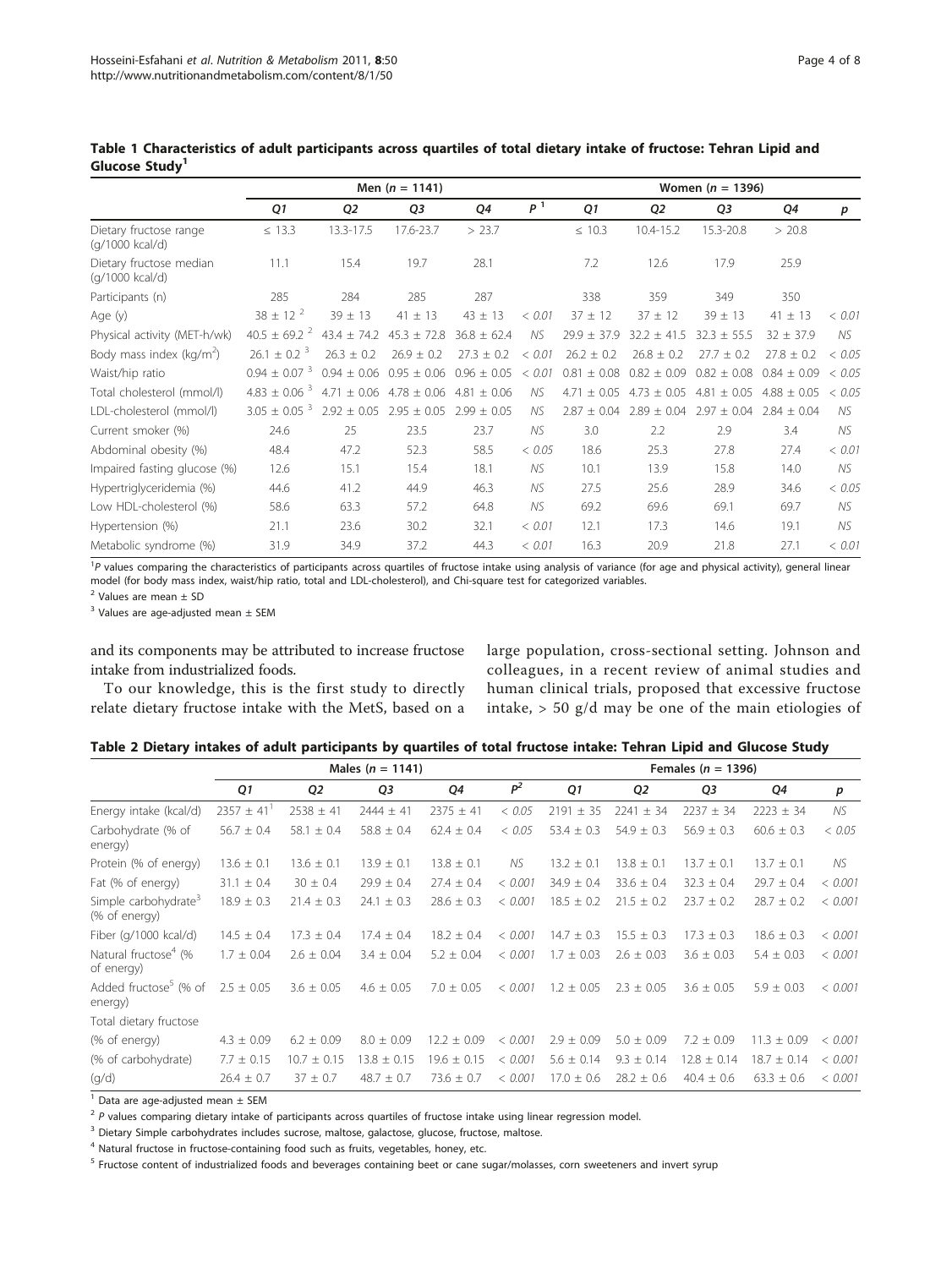<span id="page-4-0"></span>

the metabolic syndrome [[27\]](#page-7-0). In the current study, mean intake of total fructose in men and women, was  $\approx 8\%$ and  $\approx$  7% of average energy intake. Dietary fructose from fruit, vegetable and other natural sources, was approximately, 40 and 60% of total fructose in men and women, respectively, while the rest was from beet and cane sugars, soft drink, fruit drink, cookies, candies, jams and bakery products. A recent report from the third National Health Examination Survey (NHANES) demonstrated that over 10% of energy intakes in US adults were from fructose [[28](#page-7-0)].

In this study, dietary fructose intakes > 12% from energy were related to higher chances of having abdominal obesity, and increasing fructose intakes were associated with an increase in body mass index. Findings in line with the results of studies in rats indicating that high

fructose diet increased lipogenesis, fat storage, and leptin resistance [[29](#page-7-0)-[31\]](#page-7-0). Administration of 25% fructose diet in overweight and obese subjects for 10 weeks increased intra-abdominal fat storage [[7\]](#page-6-0). Compared with other carbohydrates, mechanisms by which fructose may cause weight gain could be that, fructose increases hunger rating and energy intake, does not stimulate insulin and postprandial leptin levels and inhibits secretion of orexigenic hormone ghrelin, as satiety signals to the brain [[32](#page-7-0)]. Fructose also up regulates de novo lipogenesis in human [[7\]](#page-6-0). The results from epidemiological studies are inconsistent; in a prospective study, consumption of  $\geq 1$ soft drink per day was associated with increased risk of developing obesity and waist circumference [[33\]](#page-7-0). In another study, this correlation was not found among preschool children [[34\]](#page-7-0).

Table 3 Multivariate association between total dietary fructose intake and metabolic syndrome components: Tehran Lipid and Glucose Study

|       | WC            | TG           | FBS          | HDL-C          | SBP          | <b>DBP</b>   |
|-------|---------------|--------------|--------------|----------------|--------------|--------------|
| Men   | 0.158 (0.001) | 0.076(0.08)  | 0.115(0.007) | $-0.066(0.12)$ | 0.103(0.016) | 0.167(0.001) |
| Women | 0.155(0.001)  | 0.130(0.001) | 0.135(0.001) | $-0.012(0.76)$ | 0.164(0.001) | 0.115(0.006) |

Values are standardized coefficient  $\beta$  (P value) were determined using the linear regression model with adjustment for age, physical activity, body mass index (except for waist circumference and metabolic syndrome), smoking status, energy intake, dietary intake of carbohydrate, fat, simple sugar (except fructose), and fiber. WC; Waist circumference, TG; Triglycerides, FBS; Fasting blood glucose, HDL-C; High density lipoprotein, SBP; Systolic blood pressure, DBP; Diastolic blood pressure.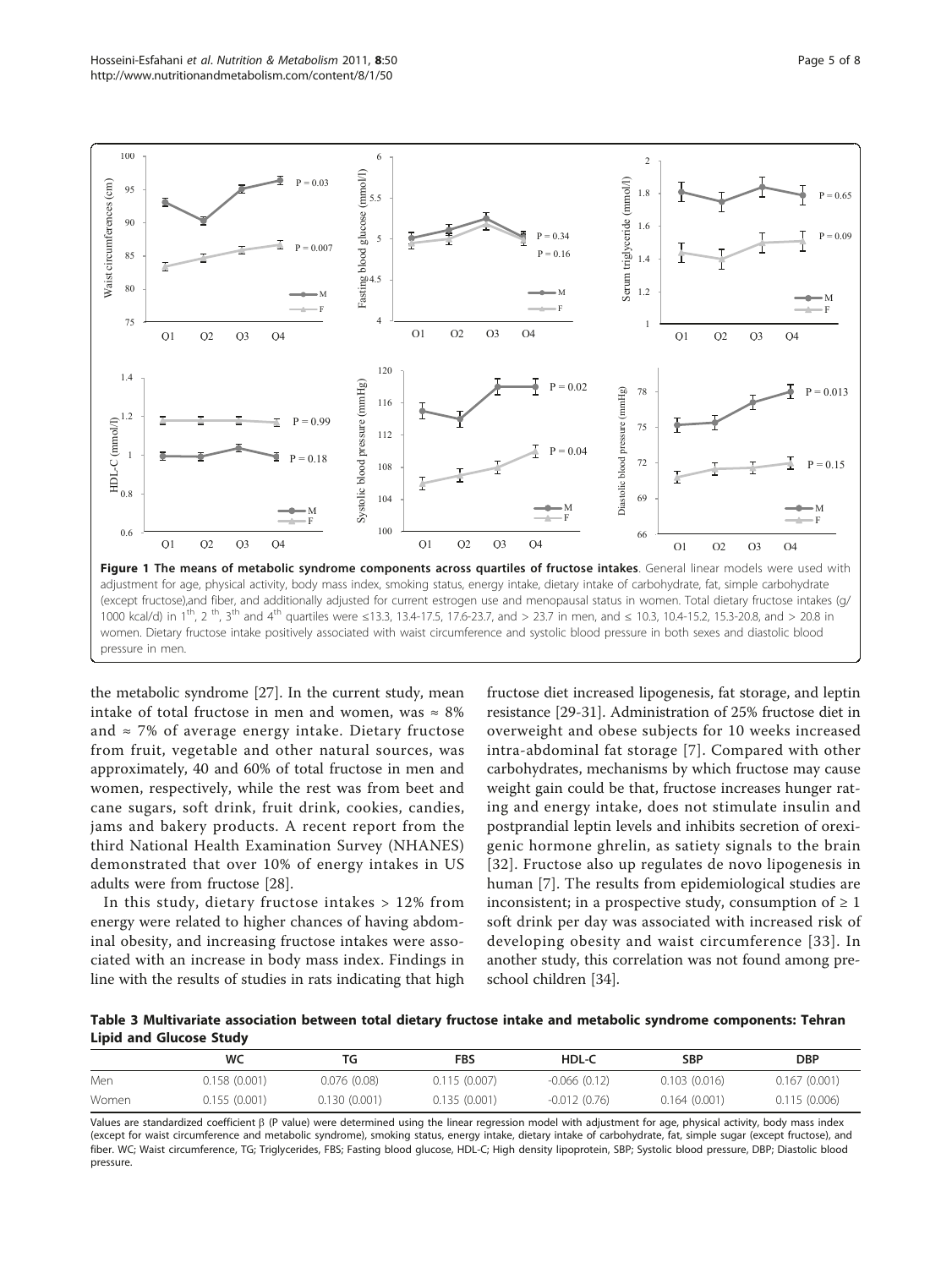<span id="page-5-0"></span>

In this study, participants with the highest intakes of fructose had higher risk of impaired fasting glucose. Although fructose does not stimulate insulin secretion, it induced impaired fasting glucose by insulin resistance in the liver and adipose tissue [\[35](#page-7-0),[36\]](#page-7-0). In humans, high doses of fructose decreased insulin sensitivity and glucose tolerance in older, overweight and obese subjects, whereas lower doses did not in young, normal weight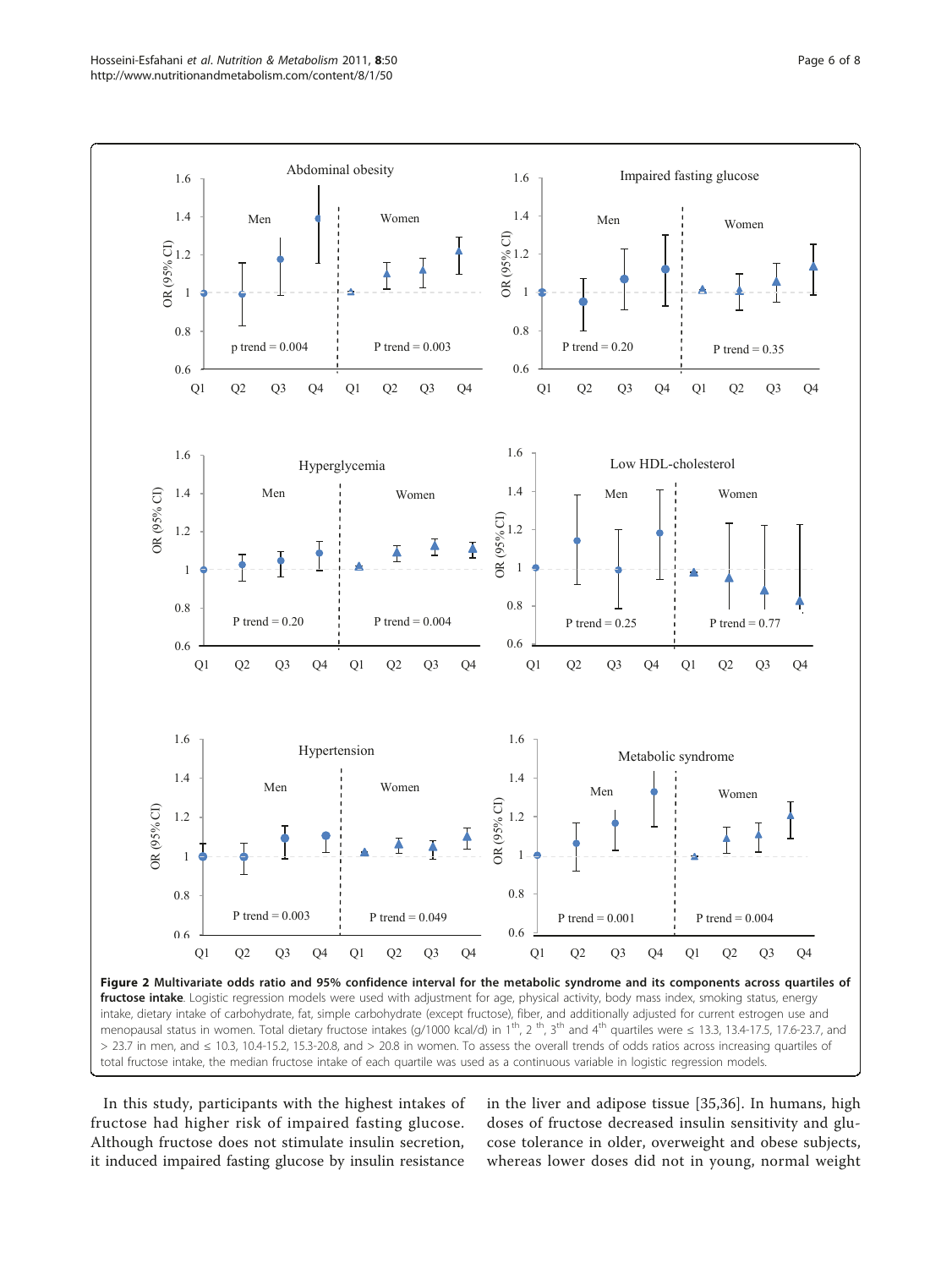<span id="page-6-0"></span>men; however fructose caused a 5.5% increase in fasting glucose concentration in these subjects [7,[37](#page-7-0)]. A large cross-sectional study showed that the highest quintile of fructose intake had 13.9% higher C-peptide levels, as a risk factor for insulin resistance [\[38](#page-7-0)].

In the present study, fructose intakes  $> 72$  and 63 g/d in men and women were associated with 11 and 9% increased risk of hypertension, respectively. In one study, administration of 200 g/d fructose in healthy adults significantly increased systolic and diastolic blood pressure [[39\]](#page-7-0). In the Framingham Heart Study, consumption of soft drinks increased risk of hypertension [[33\]](#page-7-0). Furthermore, recent data from a cross-sectional study demonstrated that high fructose intake in the form of added sugar was associated with higher blood pressure levels in adults [[40](#page-7-0)]. Some studies proposed that hypertension-induced effects of fructose may be related to the ability of fructose to increase serum uric acid and enhance reabsorption of salt and water in the small intestine and kidney [[41,42\]](#page-7-0). However in a recent cross-sectional study, no association was found between dietary fructose and risk of hyperuricemia in adults [\[21](#page-7-0)]. Also, blood pressure did not change with the high consumption of fructose over the course of the 10 week intervention period [7].

The current study showed that there were no significant associations between fructose intake and fasting serum triglycerides, and HDL-cholesterol. Excessive fructose intake for 2 weeks in healthy subjects resulted in hypertriglyceridemia and decreased HDL-cholesterol levels (39). Stanhope et al showed that administration of a diet with 25% fructose for 10 weeks did not change fasting TG concentrations, but increased postprandial de novo lipogenesis and TG concentrations, fasting and postprandial apo B and LDL-C concentrations in overweight and obese subjects [7]. However results from a recent meta-analysis, suggested that dietary fructose intakes less than 50 g/d had no adverse effect on fasting and postprandial triglycerides [[43\]](#page-7-0). Although, in an observational study of overweight children, no association was observed between fructose consumption and HDL, LDL, total cholesterol and triglyceride concentrations, fructose intake was a significant predictor of LDL particle size as an atherogenic risk factor [[44\]](#page-7-0). More observational studies need to be conducted on the association between usual intakes of fructose and lipid profiles among adults.

One limitation of this study is the use of an FFQ for collecting dietary data. Also total fructose intake was estimated approximately, because of a lack of fructose content data for many food items. In addition, this is a cross sectional study which limits ability to determine causality between dietary fructose intake, MetS and its components.

In conclusion, in this study, higher dietary fructose intake was significantly associated with the increased risk of metabolic syndrome and some of its risk factors including abdominal obesity, hypertension and impaired fasting glucose in adults, even after adjustment for demographic, anthropometric and dietary intakes.

#### Acknowledgements

We thank the TLGS participants and the field investigators of the TLGS for their assistance in physical examinations, biochemical and nutritional evaluation and database management. This study was supported by grant 121 from National Research Council of the Islamic Republic of Iran and Research Institute for Endocrine Sciences of Shahid Beheshti University of Medical Sciences. We would like to thank Ms N.Shiva for language editing of the manuscript.

#### Author details

<sup>1</sup>Obesity Research Center, Research Institute for Endocrine Sciences, Shahid Beheshti University of Medical Sciences. No 24 Parvaneh St, Yemen St, Chamran Exp, Tehran, 19395-4763, Iran. <sup>2</sup>Department of Clinical Nutrition and Dietetics, Faculty of Nutrition Sciences and Food Technology, National Nutrition and Food Technology Research Institute, Shahid Beheshti University of Medical Sciences. No 46 Arghavan-e-gharbi St, Farahzadi Blv, Shahrak-e-Ghods. Tehran, 19395-4741, Iran. <sup>3</sup>Endocrine Research Center, Research Institute for Endocrine Sciences, Shahid Beheshti University of Medical Sciences. No 24 Parvaneh St, Yemen St, Chamran Exp, Tehran, 19395-4763, Iran.

#### Authors' contributions

The project idea for this study was from FHE. The project was design by FHE, P.M and ZB. The ZB, FH and SHN analyzed and interpreted the data. ZB, PM and FA prepared the manuscript. All authors read and approved the final version of the manuscript to be submitted.

#### Competing interests

The authors declare that they have no competing interests.

Received: 13 March 2011 Accepted: 12 July 2011 Published: 12 July 2011

#### References

- 1. Miller A, Adeli K: Dietary fructose and the metabolic syndrome. Current Opinion in Gastroenterology. 2008, 24:204-209.
- 2. Basciano H, Federico L, Adeli K: Fructose, insulin resistance, and metabolic dyslipidemia. Nutr Metab 2005, 2(1):5.
- 3. Bray G: Fructose: should we worry? Int J Obes 2008, 32:S127-31.
- 4. Johnson RJ, Segal MS, Sautin Y, Nakagawa T, Feig DI, Kang DH, Gersch MS, Benner S, Sánchez-Lozada LG: [Potential role of sugar \(fructose\) in the](http://www.ncbi.nlm.nih.gov/pubmed/17921363?dopt=Abstract) [epidemic of hypertension, obesity and the metabolic syndrome, diabetes,](http://www.ncbi.nlm.nih.gov/pubmed/17921363?dopt=Abstract) [kidney disease, and cardiovascular disease.](http://www.ncbi.nlm.nih.gov/pubmed/17921363?dopt=Abstract) Am J Clin Nutr 2007, 86:899-906.
- 5. Bray GA, Nielsen SJ, Popkin BM: [Consumption of high-fructose corn syrup](http://www.ncbi.nlm.nih.gov/pubmed/15051594?dopt=Abstract) [in beverages may play a role in the epidemic of obesity.](http://www.ncbi.nlm.nih.gov/pubmed/15051594?dopt=Abstract) Am J Clin Nutr 2004, 79:537-43.
- 6. Jürgens H, Haass W, Castañeda TR, Schürmann A, Koebnick C, Dombrowski F, Otto B, Nawrocki AR, Scherer PE, Spranger J, Ristow M, Joost HG, Havel PJ, Tschöp MH: [Consuming fructose-sweetened](http://www.ncbi.nlm.nih.gov/pubmed/16076983?dopt=Abstract) [beverages increases body adiposity in mice.](http://www.ncbi.nlm.nih.gov/pubmed/16076983?dopt=Abstract) Obes Res 2005, 13:1146-56.
- 7. Stanhope KL, Schwarz JM, Keim NL, Griffen SC, Bremer AA, Graham JL: [Consuming fructose-sweetened, not glucose-sweetened, beverage](http://www.ncbi.nlm.nih.gov/pubmed/19381015?dopt=Abstract) [increases visceral adiposity and lipids and decreases insulin sensitivity in](http://www.ncbi.nlm.nih.gov/pubmed/19381015?dopt=Abstract) [overweight/obese humans.](http://www.ncbi.nlm.nih.gov/pubmed/19381015?dopt=Abstract) J Clin Invest 2009, 119:1322-34.
- 8. Rizkalla SW: Health implications of fructose consumption: A review of recent data. Nutr Metabol 2010, 7:82.
- 9. Ferder L, Fereder MD, Inserra F: [The role of high fructose corn syrope in](http://www.ncbi.nlm.nih.gov/pubmed/20424937?dopt=Abstract) [metabolic syndrome and hypertension.](http://www.ncbi.nlm.nih.gov/pubmed/20424937?dopt=Abstract) Curr Hypertens Rep 2010, 12(2):105-12.
- 10. Wiernsperger N, Geloen A, Rapin JR: [Fructose and cardiometabolic](http://www.ncbi.nlm.nih.gov/pubmed/20668632?dopt=Abstract) [disorders: the controversy will, and must, continue.](http://www.ncbi.nlm.nih.gov/pubmed/20668632?dopt=Abstract) Clinics 2010, 65:729-38.